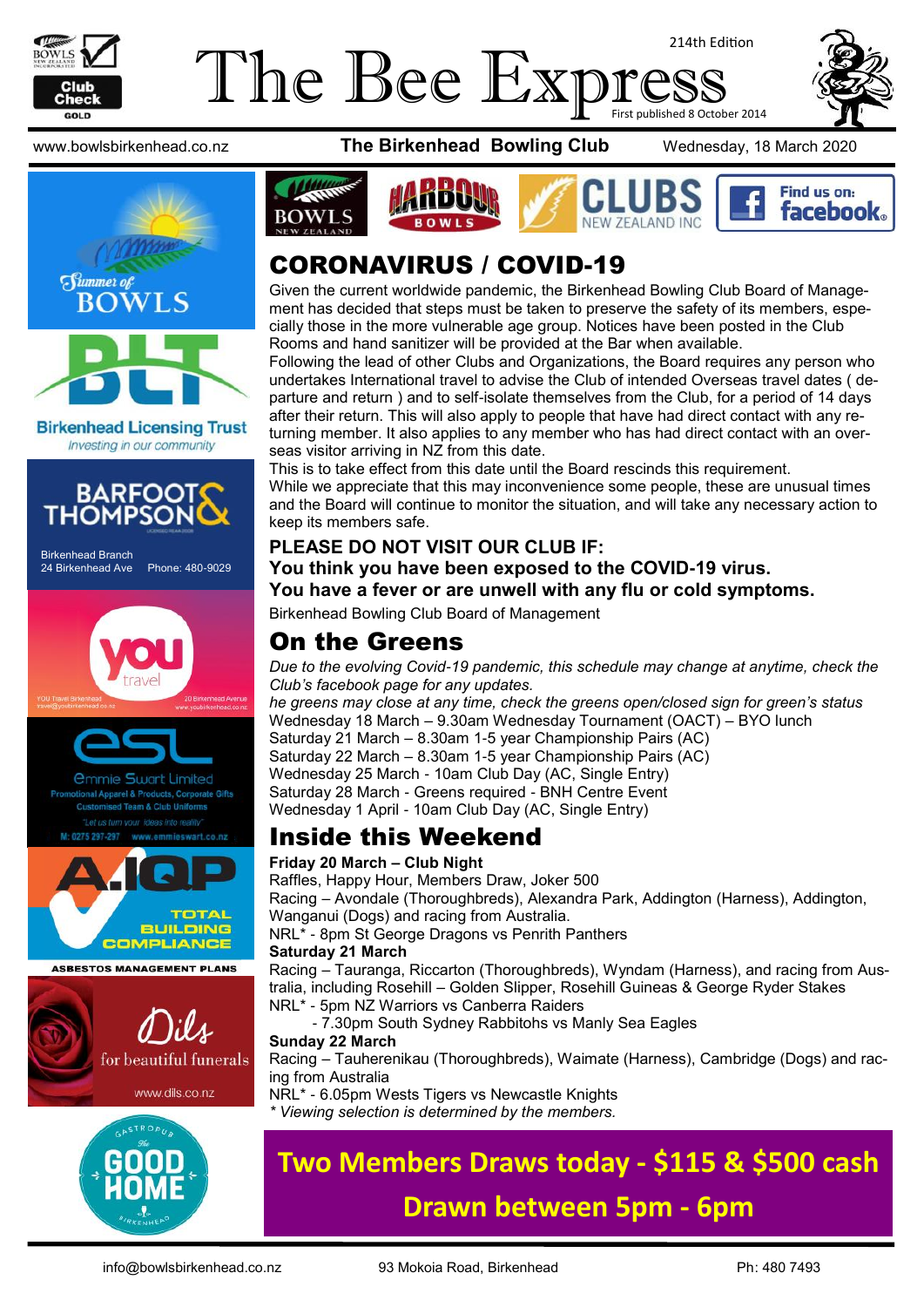www.bowlsbirkenhead.co.nz **The Birkenhead Bowling Club** Wednesday, 18 March 2020



*Housie! the third Thursday in the month*

## End with a Feast

Six evenings prior to Christmas and six evening post New Year has come to an end. YOU Travel Birkenhead Social Bowls came to a conclusion last Monday evening with a load of prizes given out and a feast for the masses prepared by Bernie and Suie. Evan Thomas had survived the ordeal of organising the 22+ teams each week, organised chaos. With a gloomy day but more importantly no rain forecast, fingers crossed for the final evening to go ahead and go ahead it did. Three games completed and into the prize giving with prizes galore to celibate everyone's efforts.

YOU Travel Social Bowls takes a break now until late October/early November. But there is indoor bowls from the first Monday in May, and continuing each Monday evening after that.

YOU Travel Birkenhead Social Bowls results at a glance (16/03/20):

1<sup>st</sup> – Bowls Deep – Josh, Chad, Sarah (3 wins, 12 ends, 23 shots for)

2<sup>nd</sup> – Watch This Space – Debbie, Diana, Fay (3 wins. 11 ends, 18 shots for)

3<sup>rd</sup> – YOU Travel – Rachel, Merv, Karlos (3 wins, 10 draw, 24 ends)

Consolation: - Bad Boys – Darrel, Bill, John (Last game, win, 5 ends)

2 Wins – Drop Kicks – Peter, Jim, Mike (2 wins, 9 ends, 20 shots for)

1 Win – Go Girls – Daphine, Millie, Annette (1 win, 8 ends, 9 shots for)

0 Wins – SAC – Sam, Cam, Lexie (0 wins, 5 ends, 7 shots for)

## Centre Fours

Birkenhead Headquartered the BNH Centre Fours last weekend with all the men's section play at Birkenhead and the Women's at Browns Bay. Sadly no Birkenhead sides qualified for Sunday's post section at Birkenhead. Eight men's teams and four women's teams remained in each discipline Sunday and mid-afternoon, on a gorgeous day for bowls at Birkenhead, it was down to the finals.

The women's final saw Takapuna's Marguerite Sakey against fellow club member Selina Smith's side with Smith's side securing the title (14-9) for 2020.

While in the men's final Chris Taylor's Takapuna side, with chance to make it a golden day for Takapuna, was up against Helensville's Rick Howe. But Howe's side, with the every steady Bart Robertson at three and Kylie Clark along with second year player Laurie Kean looking after the front end, had other ideas and stepped up a level as Howe skipped the Helensville four to a 16-6 victory and the 2020 Men's Fours title.

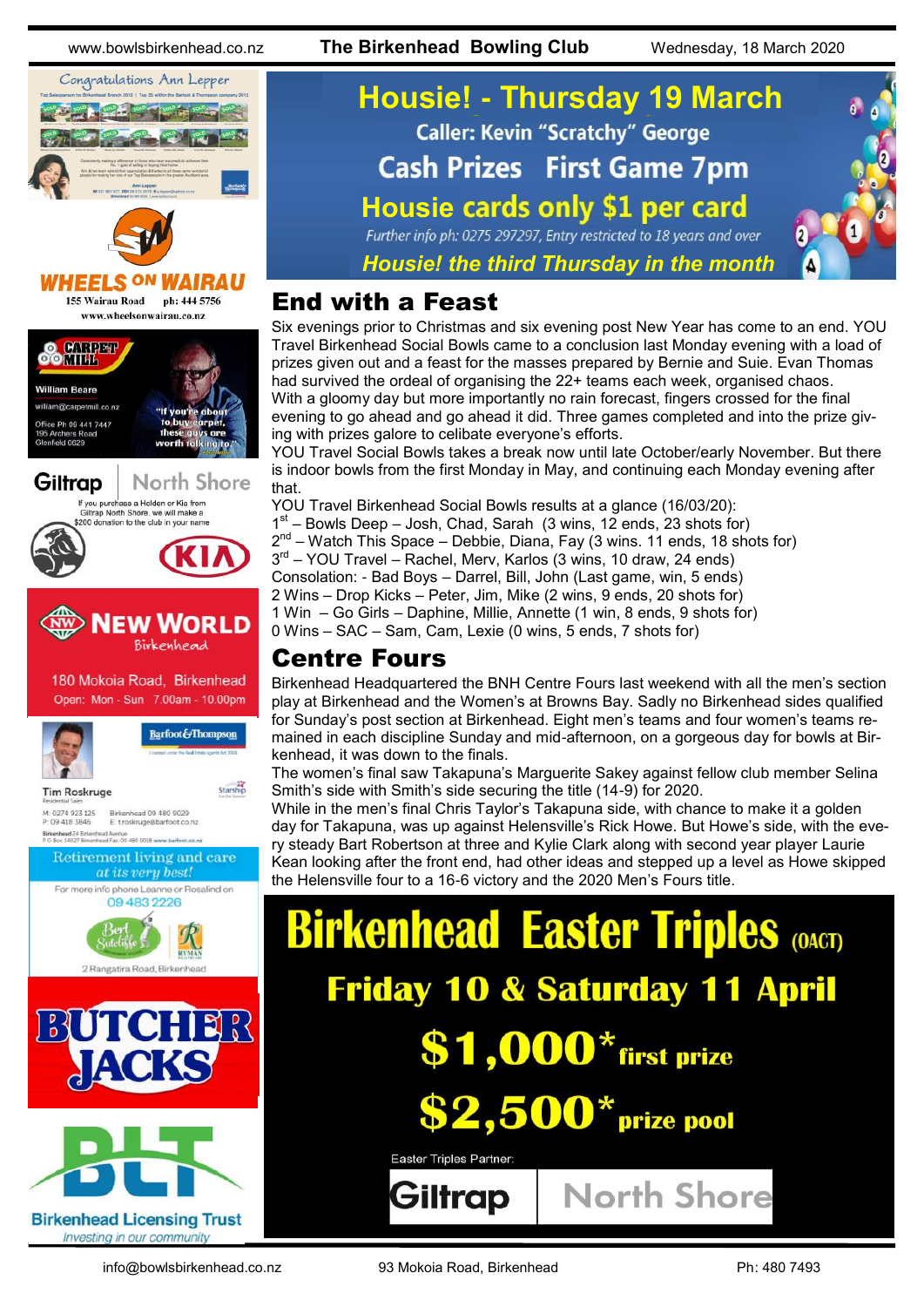

# Bowls New Zealand Update

*Extracts reproduced from Bowls New Zealand's website*

UPDATED Tuesday 17 March 2020 10:00am

#### **Coronavirus / COVID-19 Update**

- Bowls New Zealand and Auckland Bowls has postponed the New Zealand Secondary Schools Bowls Championship, scheduled for 31-March and 1-April.
- This event has been postponed for six months, minimum.
- This follows the recent announcement from Schools Sport NZ that all sports in the School Sport national calendar are suspended.

UPDATED Monday 16 March 2020 4:30pm

#### **Coronavirus / COVID-19 Update**

Bowls New Zealand has reviewed the latest information available from government agencies, including the Ministry of Health (MoH), Ministry of Foreign Affairs and Trade (MFAT), Sport NZ and HPSNZ. We have also consulted with a wide range of participants and stakeholders from within the bowls community.

#### **New Zealand Domestic Events**

Bowls New Zealand has **postponed** the Intercentre event due to commence this Thursday 19th March

Bowls New Zealand has **postponed** the North v South Challenge scheduled for this Thursday 19th March

Both of these events have been postponed for six months, minimum. These two events have been postponed following consultation with 21 of the 25 centres

attending the Intercentre and having consulted with Sport NZ. We offer the following explanation for the decision made:

- Of upmost importance to the bowls community is the health and wellbeing of our bowls membership and their families.
- The government has advised that there will be a restrictions placed upon domestic events and gatherings. Whilst this is likely to be a much higher number than evidenced at these two events, we are acutely aware that a number of our participants sit in the older and health challenged demographics – demographics most at risk to Covid-19.

We are aware that a number of our participants will be flying domestic routes to get to Wellington and therefore in planes and airports, that are at risk to Covid-19.

We understand and respect that a number of athletes representing centres are already questioning their attendance at the Intercentre event. Of the 22 centres spoken to, five had reservations about their attendance at the event.

Bowls New Zealand has not made this decision lightly and we acknowledge that a number of athletes have been preparing for this event for a number of weeks. We also acknowledge that many have travel and accommodation commitments that they may not be able to recover.

However we remind everyone, that the health and wellbeing of our bowls membership and their families is the priority.

#### **Club and Centre Events**

Bowls New Zealand, using the advice of the Ministry of Health and Sport New Zealand, recommends that bowls events at club and community level with low participation (<100) numbers continue until advised otherwise.

If a club or centre is holding an event (or simply enjoying a roll-up) then we recommend the following:

- Bowlers should not shake hands before or after the event a simple "good bowls" statement will suffice;
- Bowlers should not pick up their opponents or teammate bowls;
- If any bowler or official is feeling unwell, coughing or sneezing they should consider withdrawing from local bowls events;
- Bowlers should where possible maintain a distance of 1 meter from other bowlers; and
- Bowlers should wash their hands thoroughly before and after a game.

Bowls New Zealand respects that this recommendation should be considered by each club and centre individually; understanding that you will always act in the best interests of your community.

We are currently experiencing a global pandemic, something that hopefully none of us experience again in our lives. The correct decision should always be to err on the side of caution when such a decision impacts on our health and wellbeing.